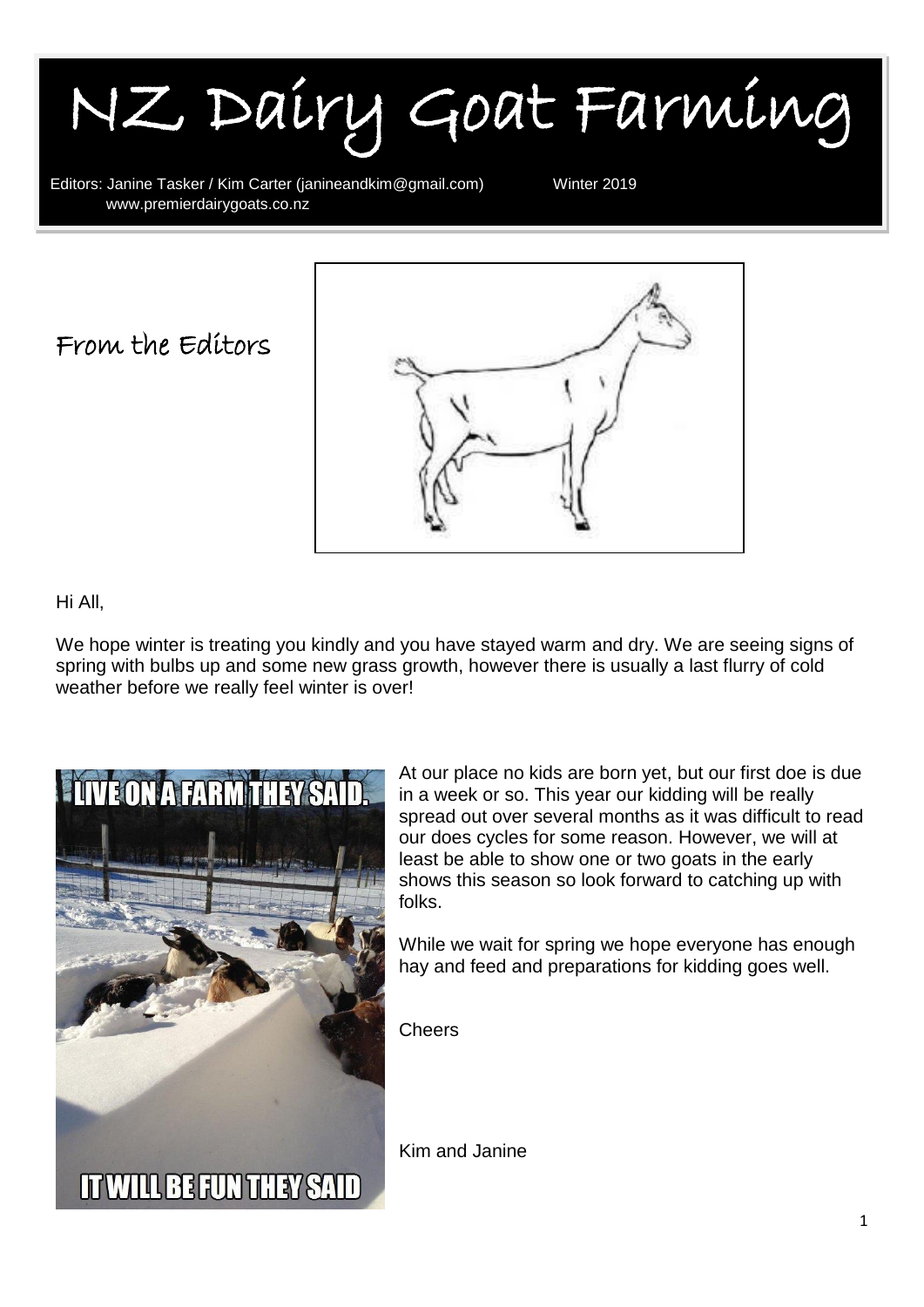#### **Tribute to Dr. Max Merrall (6/11/1937-4/8/2019 By Susan Artner**

Max grew up in Wellington in a loving household. His parents had arrived in New Zealand from England some years before his birth. His first experience with livestock seems to have been the backyard chickens. One day his parents took him to a livestock show and lost him. When they found him, he was in the cattle section with his arms around a young calf.

The high school he attended was excellent fostering many students who had distinguished academic careers. He was active in sports, especially running and was exceptionally fit.



Max did his first tertiary study at Victoria and then was one of six from New Zealand selected to go to the University of Queensland, Brisbane to study veterinary science, graduating in 1959. Before he completed his studies, he met 18-year old Penny and two years later they married and have enjoyed a long and loving relationship.

Back in New Zealand, he practiced in Waiuku for three years and then eight years in Tuakau. He joined the staff at Massey University Veterinary Department in 1970. By 1975 he had become especially interested in goats and devoted quite a lot of time and energy to improving the general knowledge of goat health. He completed a PhD in Metabolic Profiles of Grazing in Dairy Cattle and in due course became head examiner for the Australian College in Goat Medicine.

He rapidly became the go-to vet for

information about goat health issues. He wrote the first New Zealand book on goat diseases intended for the layman, 'A-Z of Goat Diseases-Recognition and Treatment' which is out of print now but is a valuable tool for goat keepers.

When I became editor of the Dairy Goat News in June 1984, I asked Max to initiate a vet column which he tackled with his usual enthusiasm and continued with this task for 16 years until 2000. He attended many NZDGBA Annual General Meetings often giving presentations about goat health. He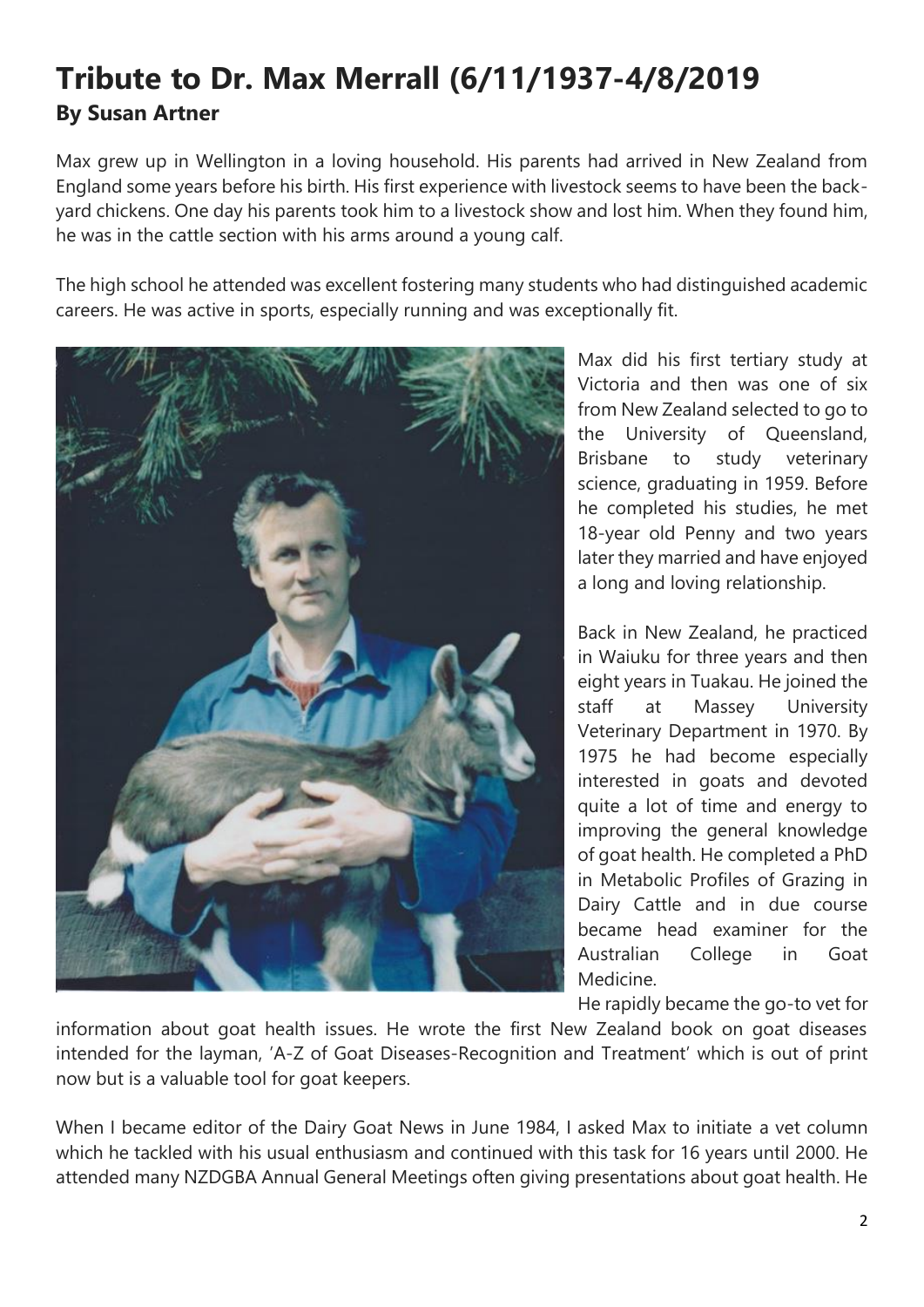also participated in many dairy goat club functions. In recognition of the longevity and value of his contributions, he was honoured by the NZDGBA with the position of patron in 2002.

He is remembered with great love by all his extended family and the larger community including the Vet Faculty, the Anglican Church community and the Square Dancing enthusiasts.

Those in the dairy goat fraternity who remember our Max with fondness, may wish to make a contribution in his honour to either the SPCA or the Heart Foundation.

He was farewelled in a lovely service the 8th of August 2019 at St. Peter's Anglican Church in Palmerston North.

# Recipe of the Season

### **Spanish Goat Meat**

- 2 lbs. goat meat
- 1/2 c. chopped onions
- 2 cloves garlic
- 4 med. potatoes
- 1 can tomato sauce
- 1 tbsp. salt
- 1 c. lemon juice
- 1/2 c. vinegar
- 1 tsp. oregano leaves
- 3 cilantro leaves
- 1/4 c. olive oil
- 1 pkg. Sazon Goya (seasonings)
- 2 c. water
- 2 leaves laurel



Take lemon juice and vinegar and wash goat meat. Let meat stand with that for 24 hours. Put all ingredients into large pot. Cover and put on slow heat. Cook until tender.

# AI & DNA – Best Practice

#### By Donna Morton

DNA is a requirement for registration on the Nigerian Dwarf register and while not required for other registers at this time, it is best practise to do so. By proving progeny are sired by an AI sire, you are raising their value. You are also proving your skill as an AI technician beyond any doubt.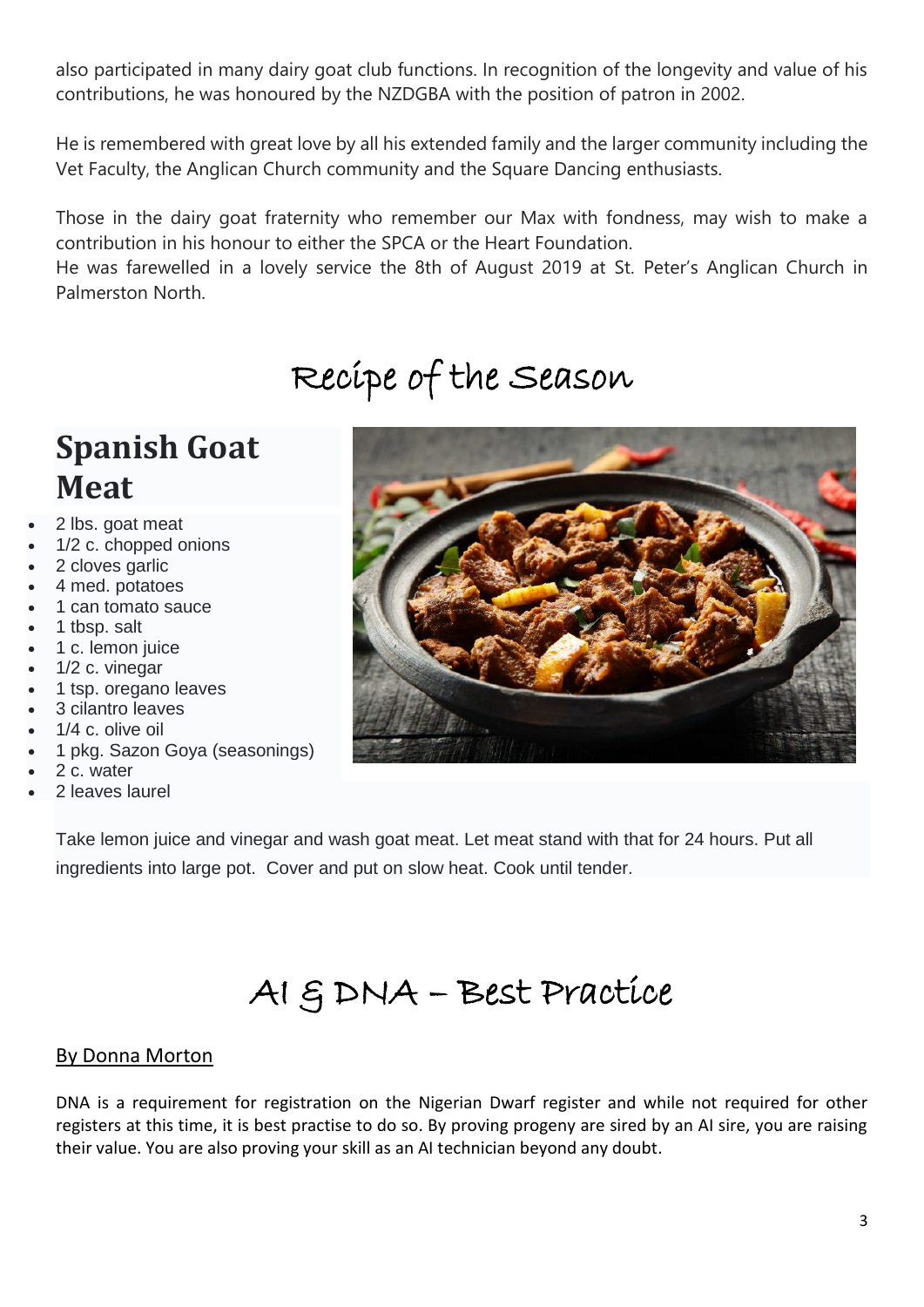With some very exciting matings being achieved this year, it is worthwhile to discuss the best way to record and validate these successes. For very little outlay, it is possible to get a DNA profile and parentage verify (PV) at the same time if the parents already have a profile.

There are two different types of DNA testing readily available in NZ that I know have been used with the goats, G1 and G3. Both were used with cattle although all cattle are now G3. We have used both for our dairy herd. They are different and cannot be interchanged. A G1 profile cannot be used to parentage verify a G3 sample. So, you need to decide what technology you would prefer to use and stick with it to avoid having to double test goats. NZDGBA does not have a preference or requirement on which testing to use.



#### **Options for testing:**

Massey University offer G1 DNA testing. Two types of samples can be used.

- 1. Hair samples with the bulb still attached, generally taken from the tail. You need a good four or five good plucks of several hairs to get a good sample. Store in paper, not plastic. An envelope works well with the goat name written on the front. If you are not sending within a week, pop your sample into the freezer until you are ready. The sample does not need to be chilled when you do decide to send after being frozen. *Cost \$35.00 inc GST per sample*
- 2. Used or new AI straw. Wonderful if you cannot get a hair sample from the AI buck you are using, and there is no need to sacrifice a straw to get the profile. Storing the straw is important. Once the straw has been used, put into an envelope and store in the freezer. When you are ready to send, it is not necessary to send a chiller pad with the straw, it will defrost and still be in very good condition on arrival. *Cost \$45.00 inc GST per sample*

(As a side note, I sent in a straw recently that had not been stored correctly. Massey managed to get a profile from it. A couple of the markers were slightly weaker, so if possible store your straw correctly, but if you haven't, send it in anyway because it may still work).

More information is here: [www.massey.ac.nz/animalgenetics](http://www.massey.ac.nz/animalgenetics)

Genemark (LIC) offer G3 DNA testing. Two types of samples can be used.

- 1. Genemark Allflex tissue punches through the ear. You need an applicator gun to use the punches. More information is here: [https://www.lic.co.nz/products-and-services/animal-health-and-dna](https://www.lic.co.nz/products-and-services/animal-health-and-dna-testing/dna-parentage-testing/)[testing/dna-parentage-testing/](https://www.lic.co.nz/products-and-services/animal-health-and-dna-testing/dna-parentage-testing/) Samples need to be frozen if not being submitted for processing immediately. A chiller pack is not required during postage. Prices vary depending on – individual samples/whole herd, MINDA user/not. *Approx cost \$42.22 inc GST per sample, plus the cost of tissue punch, around \$6 and one off cost of applicator gun.*
- 2. Unused AI straw, sent to Genemark in nitrogen through AI shipping process. *Approx cost \$42.22 inc GST per sample*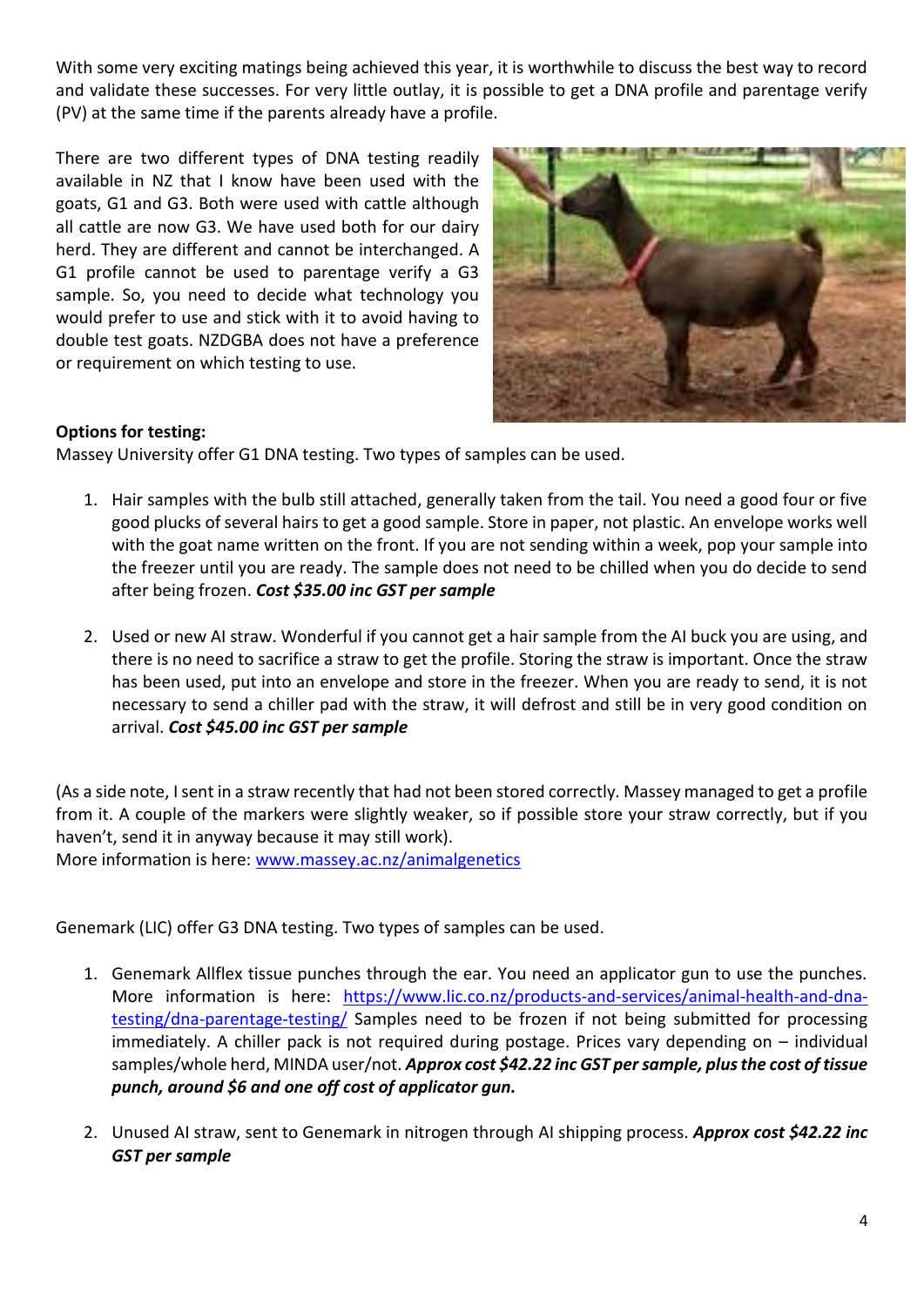

You may not be in a position to DNA test right now. But you can preserve the samples for years at no cost. This will enable verification at a later date. For example, if verification was needed to finalise a sale.

Best practise would be to:

- Take samples from every live buck you use and freeze
- If you AI, freeze the used straw
- Profile & PV a buck if you collect straws from him
- If you have a death and that goat has progeny, take some hair and freeze
- Parentage verify bucks if the parents are still available for testing
- Parentage verify important brood does in case of kid swap
- DNA progeny if more than one buck has been near doe
- DNA if you AI prove the technology
- Save a sample of every goat that you think you may need one from at some time

As an interesting side note, when it became a requirement to DNA all cattle for registration, a surprising percentage of cattle were found to be by different sires and out of different dams.

A 2011 study of 97 farms showed that about two in every 10 calves were incorrectly matched with their sires and/or dams. DNA testing can correct these errors before they cost you money. [https://www.nzherald.co.nz/farming/news/article.cfm?c\\_id=195&objectid=12248578](https://www.nzherald.co.nz/farming/news/article.cfm?c_id=195&objectid=12248578)

## Microchips and Readers

This is an email received by member Shirley Johnstone from a business called Swiss Plus ID. If you have previously used microchips, you may be aware that the major direct supplier no longer has products available in NZ.

*Please also note that Janine and I have sourced alternative chips from overseas and are waiting for a sample chip to arrive. If this chip works with our reader, we will provide an update in the next newsletter as the chips are \$3.00 each which is a significant saving.*

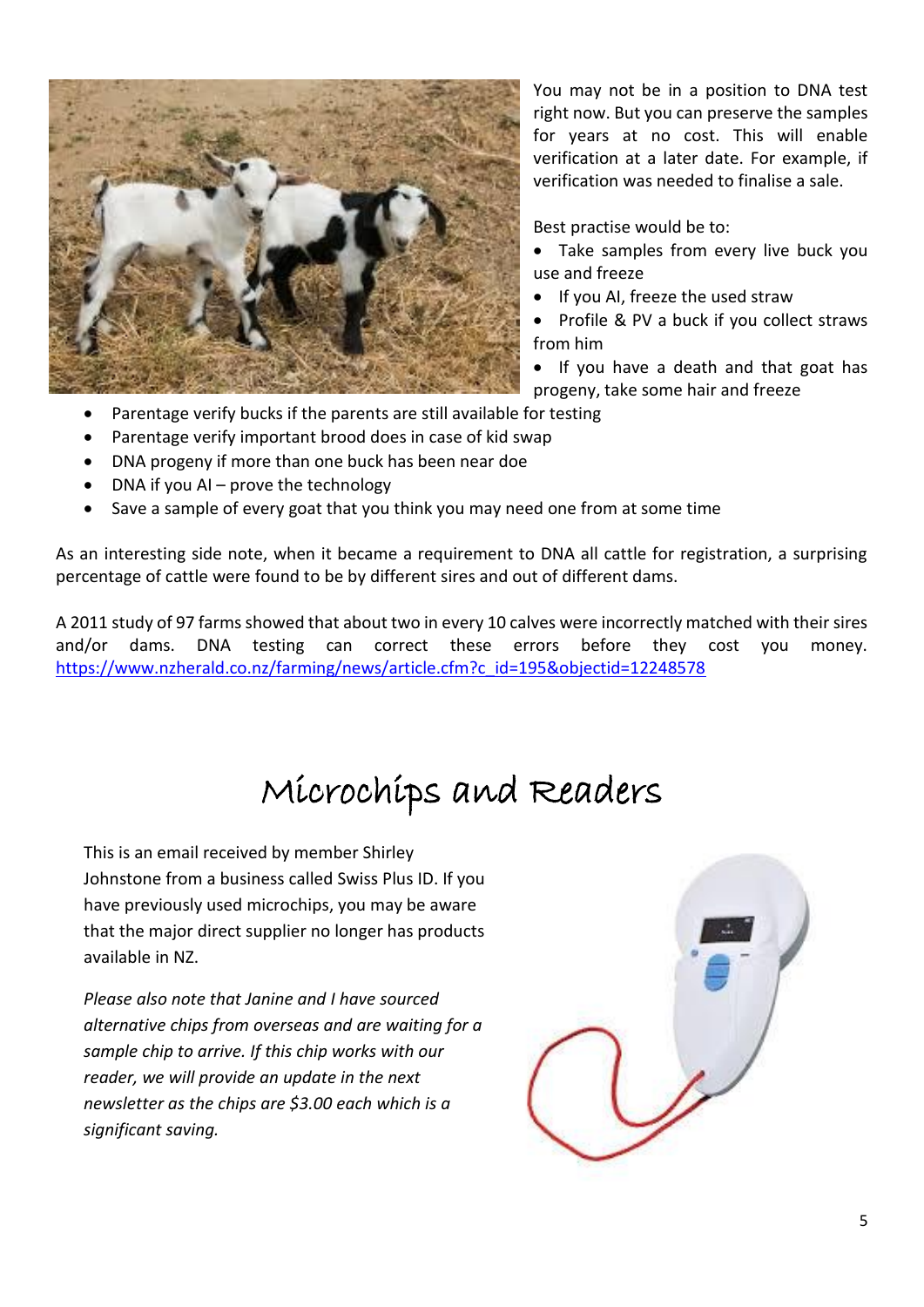We have a website you can visit at https://www.swissplusid.co.nz/ and find out about all our products including readers. Our most popular reader is the V8BT hand held reader for \$328 + GST. It is a really good unit – Auckland City Animal Control Officers use this as it is robust and repairable (you can probably imagine how they get a pretty hard life with animal control!).

The microchips are actually listed as 13mm on the website but are in fact just on 12.5mm long, but with the same diameter as a 12mm glass microchip. We used the 13mm measurement to distinguish them more easily from the 12mm bioglass one. The price is 10% more than the equivalent 12mm Bioglass product ie \$110 + GST per pack of 20 x microchips. The price is not shown on the website.

You don't need to buy 200 at a time – that is our quantity buy price by purchasing 9 and getting one pack free to lower the price. If you need to purchase just 20 – that's no problem either. We have in stock, packs of 20 x microchips – prices are as follows:

Pack of 20 x biopolymer microchips: \$110 + GST (=\$5.50 + GST/microchip) Purchase 9 x packs of 20 x microchips at \$110 ea – get one pack free (=\$110 x9/10 = \$4.95/microchip)

If you purchased 200 microchips and a reader, price would be  $$110 \times 9 = $990 + $328 = $1,318.00 + GST$ 

Will others in Premier Dairy Goats be interested in this product? The reason we have begun to supply the NZDGBA (rather than individual members) is because members often do not have sufficient numbers to purchase a full pack so the Association buys on their behalf and then on-sells to members in small quantities and has their own structure of quantity price points. Would this system work for Premier? It means they can then access the larger quantity buy price and it's a win-win for them and your members. Happy to work with you guys to find the best way to handle.

# **NZ dairy goat industry seeks data, eyes expansion**

Written by Rural News [Group](https://www.ruralnewsgroup.co.nz/blog/Rural-News-Group)

The goat industry aims to double the size of the country's milking goat herd to about 100,000.

**New Zealand's dairy goat industry is starting research aimed at generating and amassing scientific data on the benefits of consuming goat milk infant formula produced by sustainable farm systems.**



The research will be a result of the formation last August of Caprine Innovations NZ (CAPRINZ), a five-year \$29.65 million partnership between the Ministry for Primary Industries and Dairy Goat Co-op Ltd.

CAPRINZ, through clinical trials and on farm research, aims to amass research data about goat milk infant formula products for health professionals advising clients or patients on feeding options when exclusive breastfeeding is not feasible.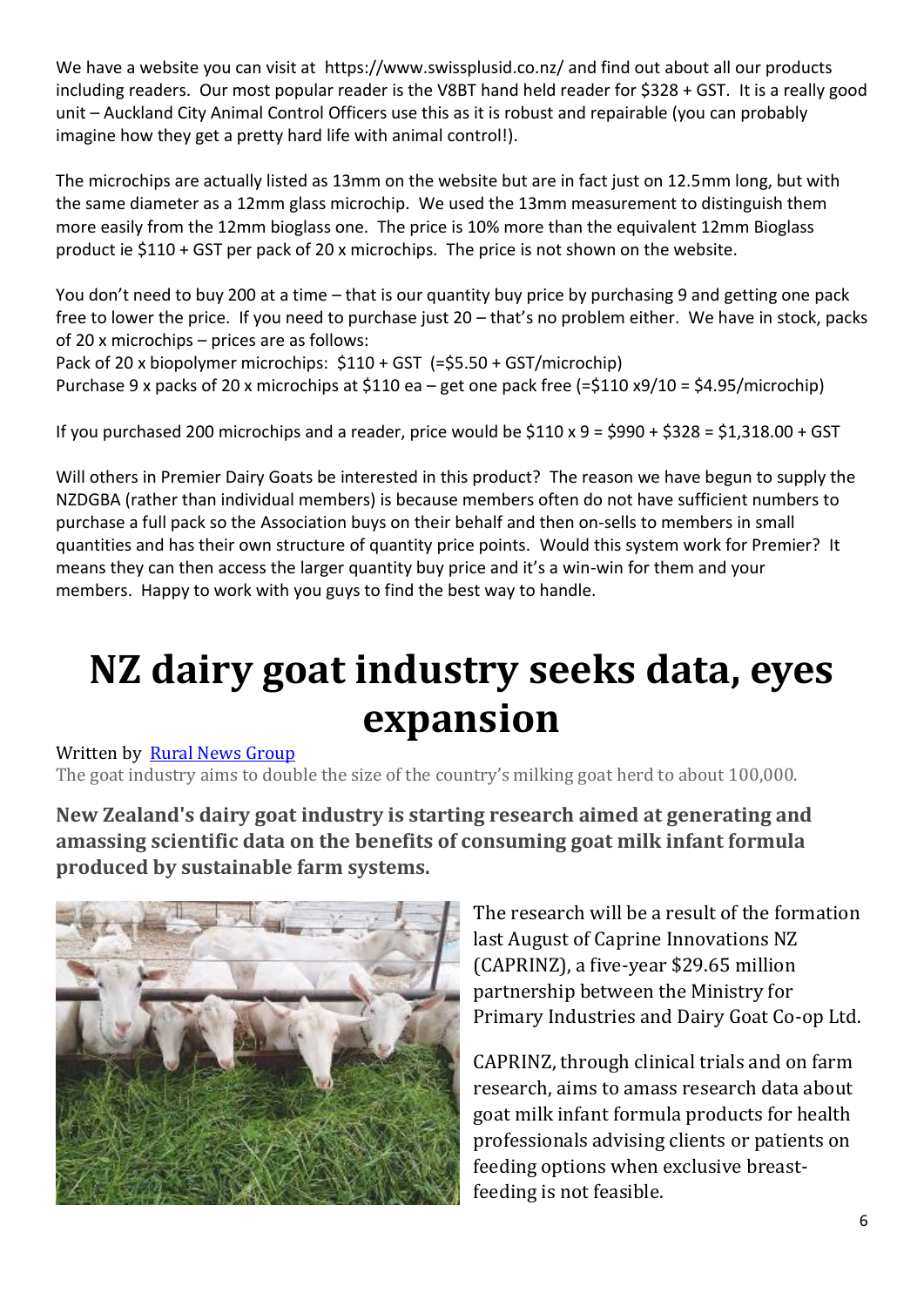DGC chief executive David Hemara said they plan to do international consumer research and on farm studies to better understand goat milk's environmental footprint and clinical research.

"Goals include providing information based on sound scientific research into goat milk formula, growing research and farming capability, and increasing export revenue in the NZ dairy goat milk industry to \$400 million per annum by 2023," Hemara said.

"CAPRINZ also aims to create 400 new jobs on farms, double the size of the country's milking goat herd to about 100,000, improve dairy goat farming practice and sustainable production, and boost the industry's capability."

The clinical research work will complement focus groups DGC says it has done world-wide canvassing the views and concerns of parents, caregivers, paediatricians and health practitioners.

Hemara said DGC is "working with an international board of paediatricians who provide insight into the type of research their members and audiences need to validate perceptions about goat milk infant formula".

"At home, the CAPRINZ programme has been a catalyst for extending our science capabilities.

"We have always been strong in research to understand the unique properties of goat milk. Our clinical trials have researched the functional differences of goat milk for infants and young children.

"But until this partnership we had not been able to combine both fields of study. The CAPRINZ partnership has enabled us to expand our capacity for pre-clinical and clinical research which we hope will add data to the body of scientific knowledge and benefit the industry and the economy.

"Our on farm research will develop practical tools to build capability and support the sustainable and environmentally balanced growth of the industry," Hemara said.

Two scientists and a marketing manager have been appointed:

Senior scientist Dr Sophie Gallier completed her PhD at the University of Otago then held postdoctoral and scientist positions in NZ and the Netherlands in dairy science and paediatric nutrition. She has worked as a senior scientist in NZ in maternal and paediatric nutrition, working on brain and cognitive development in early life.

Science leader farm research Dr Sally-Anne Turner has spent 20 years in the bovine industry researching the production of key components in milk and how farm systems can improve production.